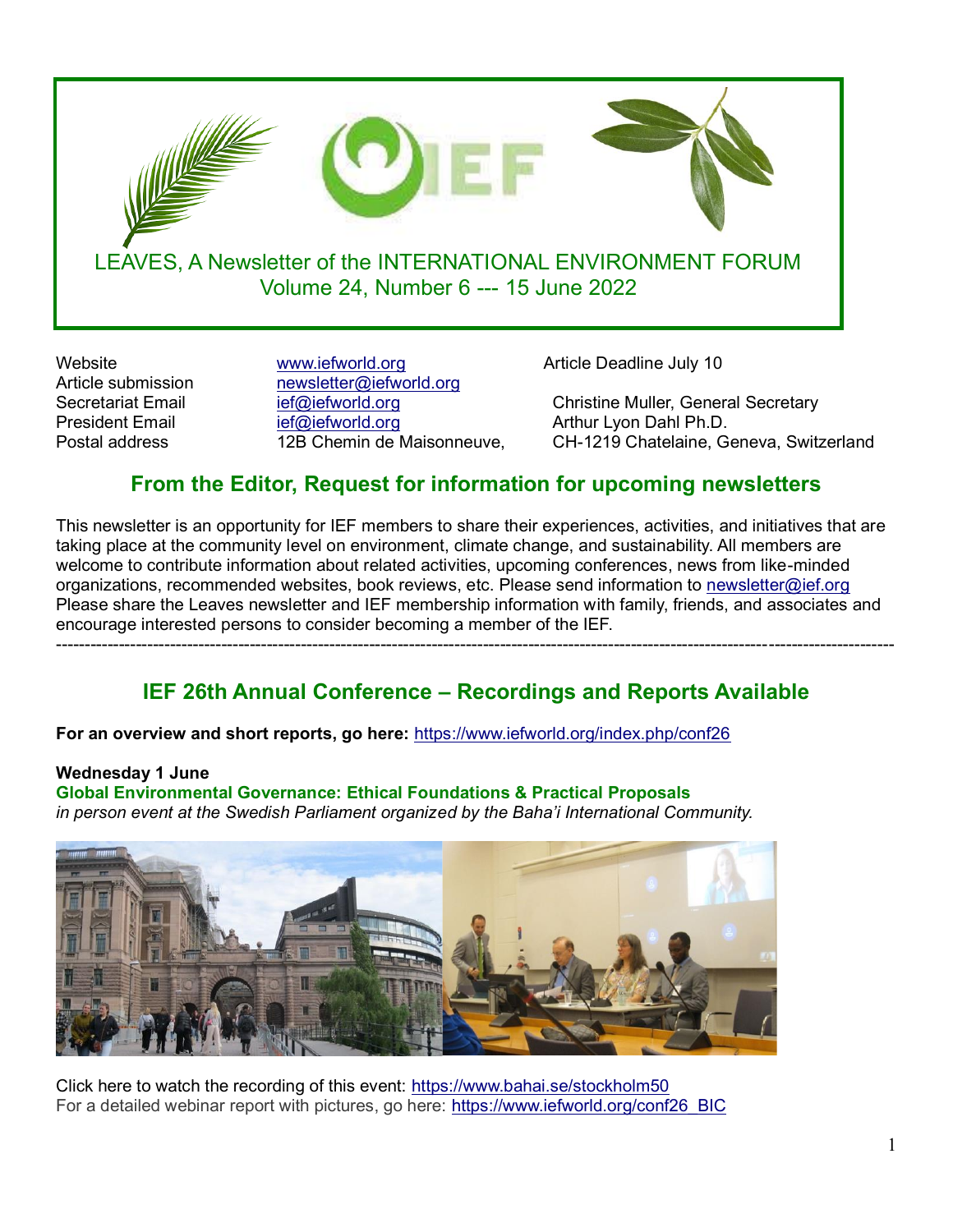### **Friday 3 June Global Systems Accounting beyond Economics**



*The panelists presented a new approach to nonfinancial global systems accounting covering the environment (carbon, biodiversity, pollution), human well-being (minimum living standard, food, health) and social accounting (work and service, knowledge and education, and spiritual capital).*

[Click here to watch the video recording.](https://wilmetteinstitute.org/global-systems-accounting-beyond-economics/)

For a detailed webinar report with speaker biographies and pictures, go here: <https://www.iefworld.org/conf26-1>

### **Saturday 4 June**

### **Empowering Local Sustainable Communities**

*The panelists discussed how local sustainable communities can be empowered with a culture of learning, adapting science for everyone, reading the local reality, and consulting to achieve resilience, regeneration, climate mitigation and adaptation, with panelists presenting case studies from around the world.*

### [Click here to watch the video recording.](https://wilmetteinstitute.org/empowering-local-sustainable-communities/)

For a detailed webinar report with speaker biographies and pictures, go here: <https://iefworld.org/conf26-2>



### **Sunday 5 June**

#### **Intergenerational Perspectives on Visions for the Future**

*This event brought together a participant from the original 1972 Conference reflecting on his aspirations at that time and what we have learned since, alongside youth expressing their hopes and vision for the future and articulating their ongoing efforts to lay a foundation for that future locally and globally.*

#### [Click here to watch the video recording.](https://wilmetteinstitute.org/intergenerational-perspectives-on-visions-for-the-future￼/)

For a detailed webinar report with speaker biographies and pictures, go here: <https://iefworld.org/conf26-3>

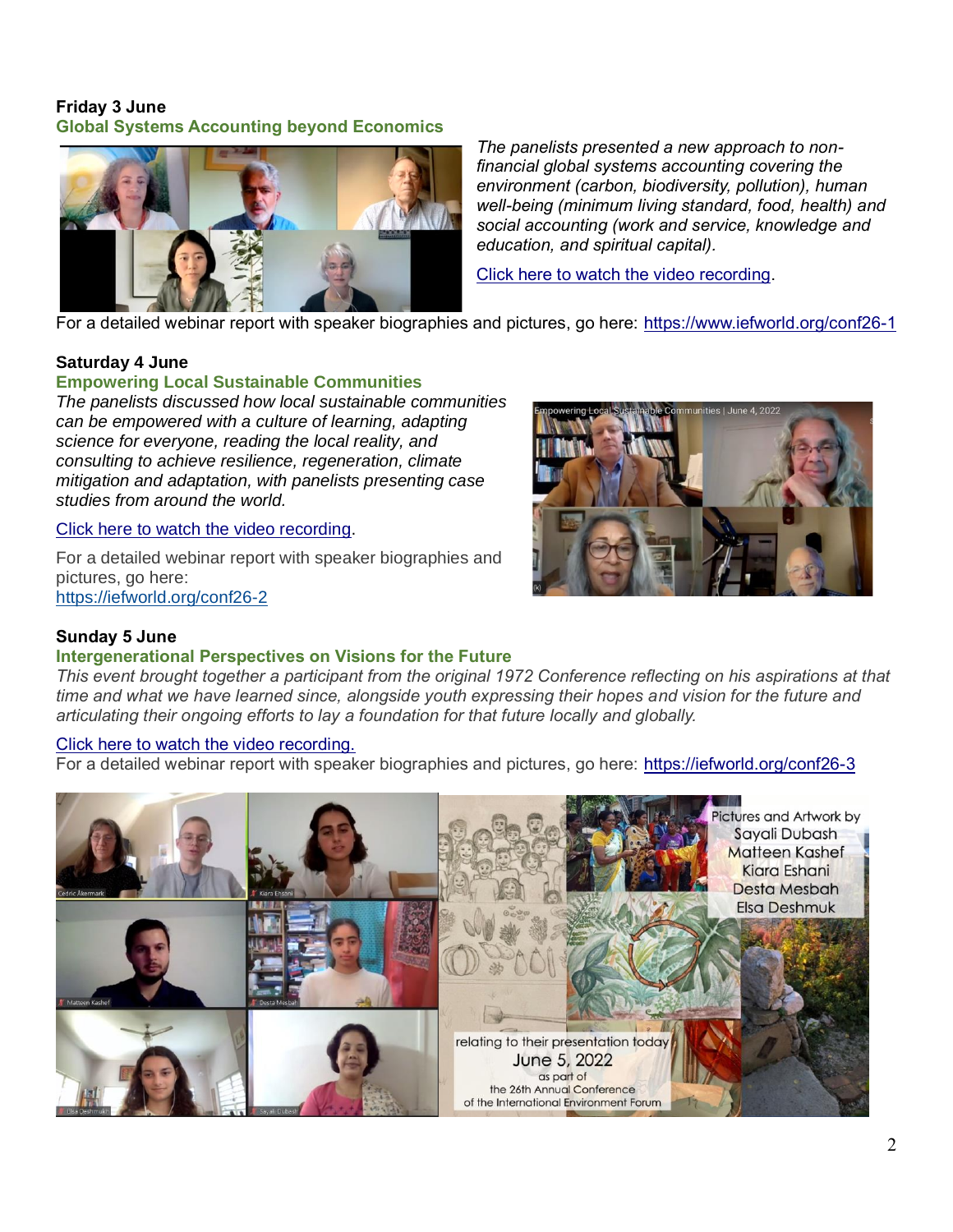Please, share the links to the recordings and conference reports widely! The main Conference website includes short reports and all the links:<https://www.iefworld.org/index.php/conf26>

# **Responses to the IEF 26th Annual Conference**

The IEF 26<sup>th</sup> Annual Conference at the beginning of June was followed with much interest by people from around the world. Participants came from 32 countries:

Armenia, Bangladesh, Belize, Bosnia and Herzegovina, China, Colombia, Croatia, Georgia, Canada, Denmark, Ecuador, France, Germany, India, Israel, Kenya, Malaysia, Marshall Islands, Netherlands, Nigeria, Puerto Rico, Slovakia, Spain, Sri Lanka, Sweden, Uganda, Ukraine, United Arab Emirates, United Kingdom, United States, Venezuela, and Zimbabwe.

The first panel on **Global Systems Accounting beyond Economics** attracted the largest audience and, so far, shows the most frequent viewing of the recording, currently at 219.

The feedback for the panel on **Empowering Local Sustainable Communities** was glowing. An attendee from China wrote:

"I would like to say that I thoroughly enjoyed the presentations made in this webinar. I was very pleased to see and hear of the different events that were mentioned. The Circular Economy, the Uganda presentation, and the ideas from the Ukraine gave me an encouraging perspective of what is going on out in the world and what can be accomplished in this day and age.

"However, I must say that our Canadian friend made my day if not my year or more. Why? Well, his is the kind of work that I wanted to do with my agroforestry background, and I have not heard of any accomplishments in this field. I am old and retired. I did my field work in the 80s and 90s attaining quite a state of disillusionment. So, I retreated to tend to family and edit environmental papers for some institutions and individuals.

So, when Neil Whatley mentioned that he was a farmer, worked from Canada, worked with the

project in Costa Rica, and gave his insights, I was ecstatic. His approach, encouragement of locals, patience, foresight, and ability to weave outside resources/ideas into a local system that would be acceptable to the local people was a memorable moment for me.

Thanks for the uplifting moments, Neil."

An IEF member from the USA responded in a similar manner: "That was one of the best webinars I've attended! Thanks so much. The different perspectives and experiences of each were so valuable and complimentary to what we are all trying to do in our community building and cultural transformation work."

The participant from China sent another email expressing his appreciation for the panel **Intergenerational Perspectives on Visions for the Future:**

**"**I wanted to let you all know that I was very happy to see and hear the participants in this webinar. The diverse programs that were presented were well chosen and the participants hopefully are off to a future environmental occupation and, if not, hopefully continued interest in the environment. What impressed me (being retired) the most was the potential for the youth, and even junior youth, to see that their compatriots can and are making some headway into this area of endeavor. So, in your activities, keep the environment and IEF in your minds and even prayers.

"I see elderly IEF people who have a great deal of expertise and experiences, but do not have the energy of the Youth and Junior Youth. I think we are in a stage where this energy can be harnessed so the young ones can gain experience quickly and implement it in new places. The youth are the workhorses—not of the future, but of the present. And if youth can reach other youth, this is progress on progress. Remember the future is not too far away. It could be tomorrow—then again it could be later today. Keep up the good work future-ites."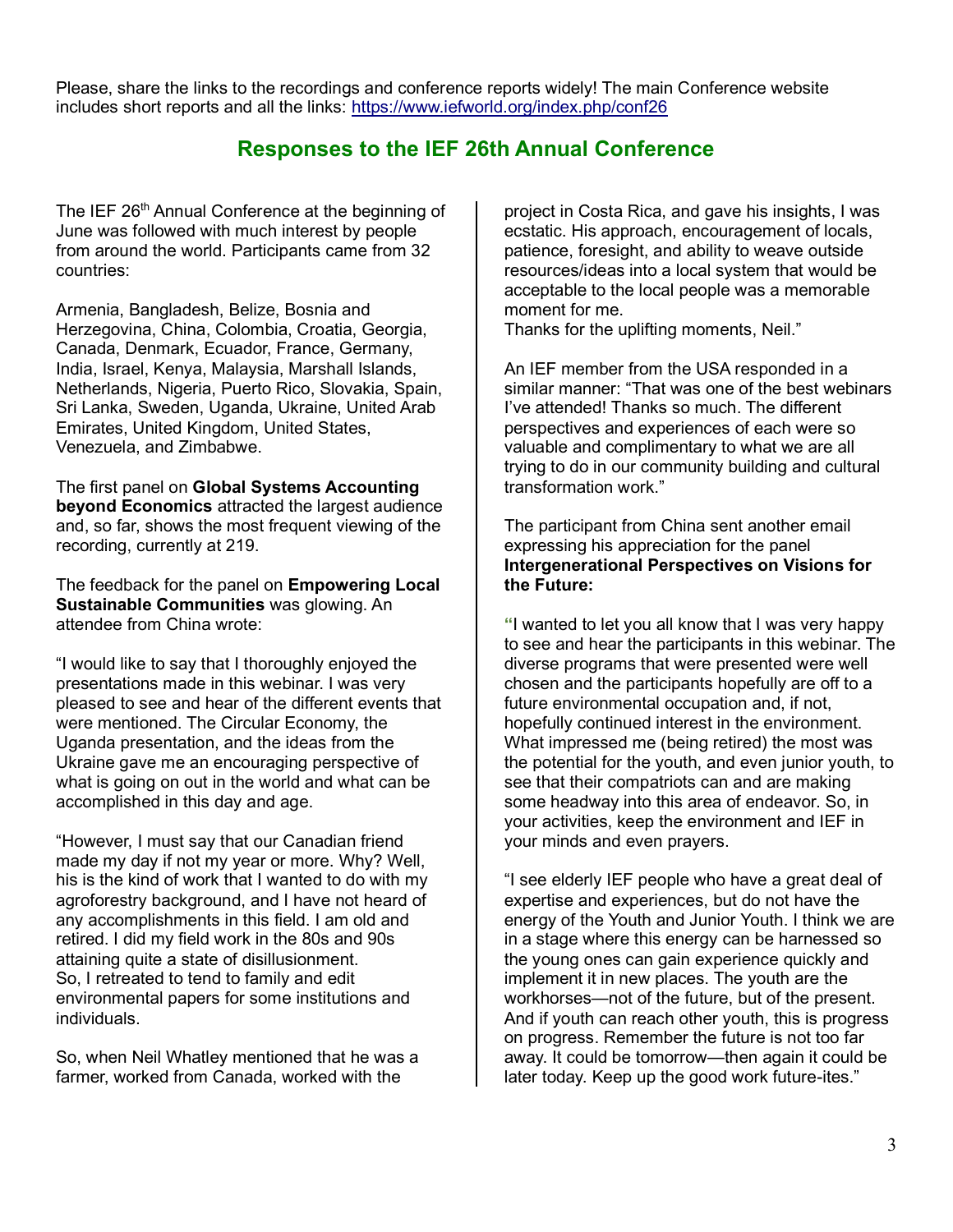## **One Planet, One Habitation A Bahá'í Perspective on Recasting Humanity's Relationship with the Natural World**

Statement of the Bahá'í International Community



At Stockholm on 1 June 2022, at an event in the Swedish Parliament in association with the UN Stockholm+50 International Meeting, the Bahá'í International Community launched a new statement **One Planet, One Habitation - A Bahá'í Perspective on Recasting Humanity's Relationship with the Natural World**.

For the text version, go here: [https://www.iefworld.org/2022bic\\_OPOH](https://www.iefworld.org/2022bic_OPOH)

If you want to read the statement online, you will enjoy the beautiful edition with pictures here: [https://www.iefworld.org/fl/BIC\\_OPOH.pdf](https://www.iefworld.org/fl/BIC_OPOH.pdf)

This is the **introduction** to the comprehensive 16-page statement:

*This span of earth is but one homeland and one habitation. It behooveth you to abandon vainglory which causeth alienation and to set your hearts on whatever will ensure harmony.* — Bahá'u'lláh

1.The natural world, in all its wonder and majesty, offers profound insight into the essence of interdependence. From the biosphere as a whole to the smallest microorganism, it demonstrates how dependent any one life-form is on numerous others—and how imbalances in one system reverberate across an interconnected whole.

2. Intimately embedded in this greater system, and deeply reliant upon it, humanity faces a paradox growing more consequential by the day. On the one hand, the human race has never held more power to shape the physical world on planetary scales—a development some have termed the anthropocene. This is a testament to our collective ingenuity and creativity, as well as the boundless potential before us. On the other, that very power, when untempered by thoughtful consideration and directed by priorities heedless of the present and future common good, gives rise to consequences not only worldwide in scope but potentially irreversible.

3. As the grave effects of surpassing planetary limits become increasingly apparent, from climate change to biodiversity loss to environmental degradation and pollution, humanity is being compelled to develop more mature, collaborative, and constructive relationships between its peoples and with the natural environment.

4. Thinking on environmental issues has progressed markedly since the landmark United Nations Conference on the Human Environment held in 1972. The advances achieved over the past half-century, whether scientific, legal, or institutional, stand as a reason for confidence and a source of hope for the future. Yet, today, increases in understanding must be translated into action far more rapidly and on much wider scales. Sweeping changes in the organization and operation of human affairs have become an existential imperative, necessary and unavoidable. The question before the nations and leaders of the world is whether the needed action will be taken as a matter of conscious choice and prevention, or whether it will be prompted by the destruction and suffering wrought by escalating environmental breakdown.

To continue reading, go here: [https://www.iefworld.org/2022bic\\_OPOH](https://www.iefworld.org/2022bic_OPOH)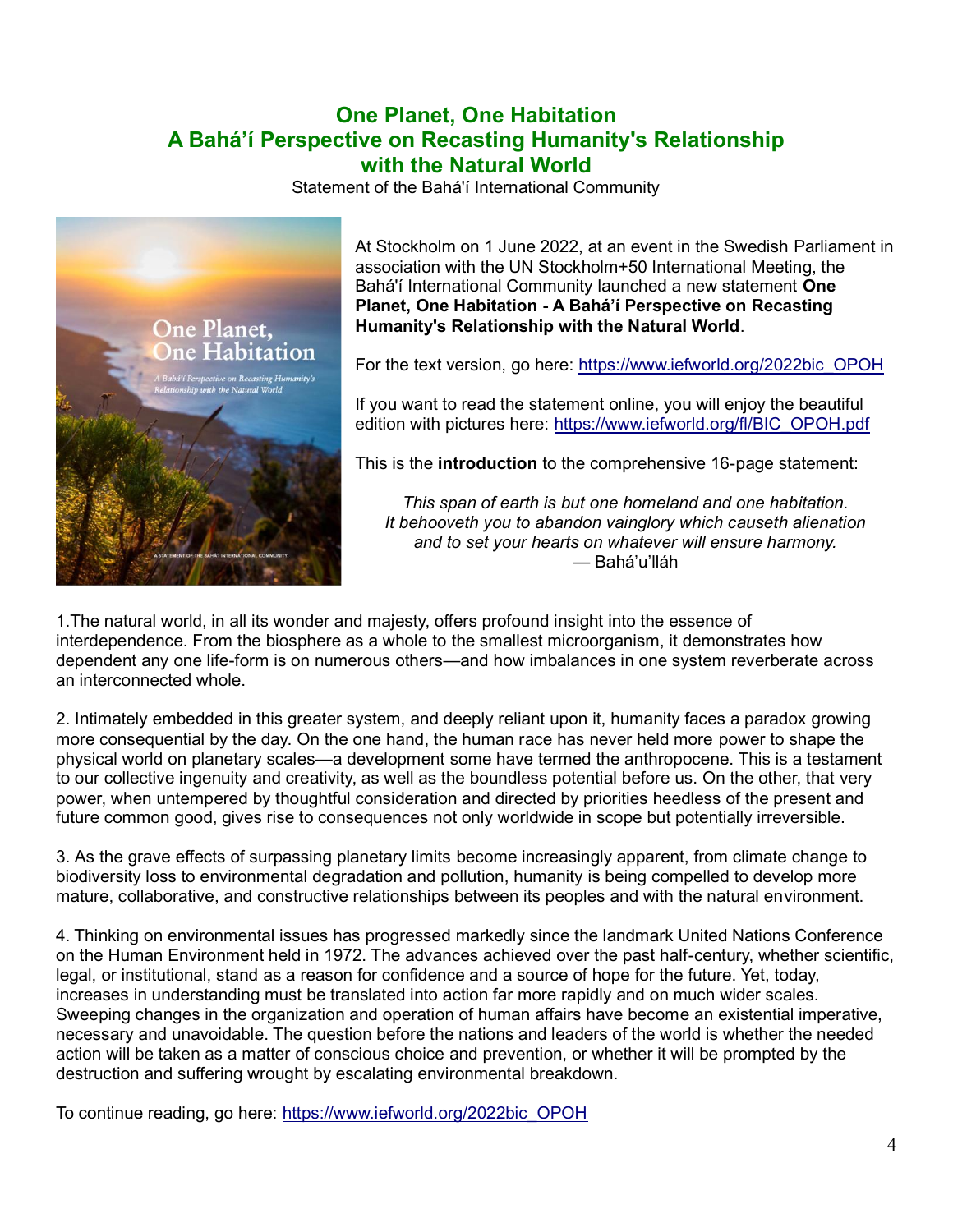# **UN Stockholm+50 International Meeting A Healthy Planet for the Prosperity of All – Our Responsibility, Our Opportunity**

2-3 June 2022

The International Environment Forum was accredited to the United Nations Stockholm+50 International Meeting in Stockholm, Sweden, on 2-3 June 2022, and organized or partnered in several associated events as its **26th IEF International Conference** [\(see separate report\)](https://www.iefworld.org/conf26). Several IEF members were present in Stockholm and had roles in various events and the International Meeting itself. The day before the meeting, 1 June, the IEF was a partner in a **Bahá'í International Community** event at the Swedish Parliament [\(see](https://www.iefworld.org/conf26_BIC)  [separate report\)](https://www.iefworld.org/conf26_BIC), and helped to organize and participated in an Interfaith Council of Sweden prayer circle for the success of the meeting in a square near the Parliament [\(see separate report\)](https://www.iefworld.org/conf26_interfaith).

IEF President Arthur Dahl wrote a report that combined a summary of the main outcomes of Stockholm+50, and specific reports on some of the events in which IEF members had a specific role. You can read this report here:<https://www.iefworld.org/index.php/Stockholm50>

## **Stockholm+50 side event with UN agencies 2 June 2022**

At the Stockholm+50 International Meeting, the UN Environment Management Group (EMG) organised a side event on 2 June 2022 featuring heads of UN agencies and conventions on "Accelerating integrated action for a healthy planet and prosperity for all - a dialogue with UN Heads of Agencies" to look at cross-agency collaboration in implementing the Sustainable Development Goals and convention actions on the ground.

Twelve heads of agencies and convention secretariats made short presentations.

IEF President Arthur Dahl was then invited to comment, based on his participation for the Bahá'í International Community in the 1972 UN Conference on the Human Environment in Stockholm, and his half-century career in intergovernmental organizations including coordination across the UN system. He suggested three essential needs for UN system integration:

1. UNEP has always had a catalytic and coordinating role, but the need now was to accept orchestration across the system, based on a holistic scientific assessment combining natural and social sciences to identify tipping points and to define strategies forward, and then to determine the role of each part of the UN system in implementation.

2. The UN needs the capacity, perhaps in the UN Environment Assembly, to adopt global legislation on actions necessary to stay within planetary limits, binding on governments and non-state actors alike, including multinational corporations and billionaires.

3. Once there is such a legislative capacity, it would be possible to replace the cumbersome process of negotiating and implementing many multilateral environmental agreements with coherent global legislation and enforcement, building on all the progress and lessons learned, but able to respond more rapidly to changing environmental situations and crises.

The EMG had prepared two UN system inputs to Stockholm+50. The first was the official UN report based on wide consultation: [Delivering on the](https://unemg.org/wp-content/uploads/2022/06/UNEP_EMG_Delivering-on-the-vision-of-the-1972-Stockholm-Declaration-Rev3.pdf)  [vision of the 1972 Stockholm Declaration and](https://unemg.org/wp-content/uploads/2022/06/UNEP_EMG_Delivering-on-the-vision-of-the-1972-Stockholm-Declaration-Rev3.pdf)  [achieving the 2030 Agenda for Sustainable](https://unemg.org/wp-content/uploads/2022/06/UNEP_EMG_Delivering-on-the-vision-of-the-1972-Stockholm-Declaration-Rev3.pdf)  [Development](https://unemg.org/wp-content/uploads/2022/06/UNEP_EMG_Delivering-on-the-vision-of-the-1972-Stockholm-Declaration-Rev3.pdf) with [The Summary for Policymakers.](https://unemg.org/wp-content/uploads/2022/06/UNEP_EMG_Delivering-on-the-vision-of-the-1972-Summary-for-Policymakers-Rev3.pdf) The International Environment Forum is acknowledged as one of the five non-UN agency contributors to the report.

The other paper gives the visions of heads of UN agencies: [The Impact of the Stockholm Conference](https://unemg.org/wp-content/uploads/2022/06/UNEP_EMG_Impact-of-the-Stockholm-Conference-on-the-UN-System-Rev3.pdf)  [on the UN System: Reflections of 50 Years of](https://unemg.org/wp-content/uploads/2022/06/UNEP_EMG_Impact-of-the-Stockholm-Conference-on-the-UN-System-Rev3.pdf)  [Environmental Action.](https://unemg.org/wp-content/uploads/2022/06/UNEP_EMG_Impact-of-the-Stockholm-Conference-on-the-UN-System-Rev3.pdf) These are available on the EMG Stockholm+50 website: [https://unemg.org/stockholm+50/.](https://unemg.org/stockholm+50/)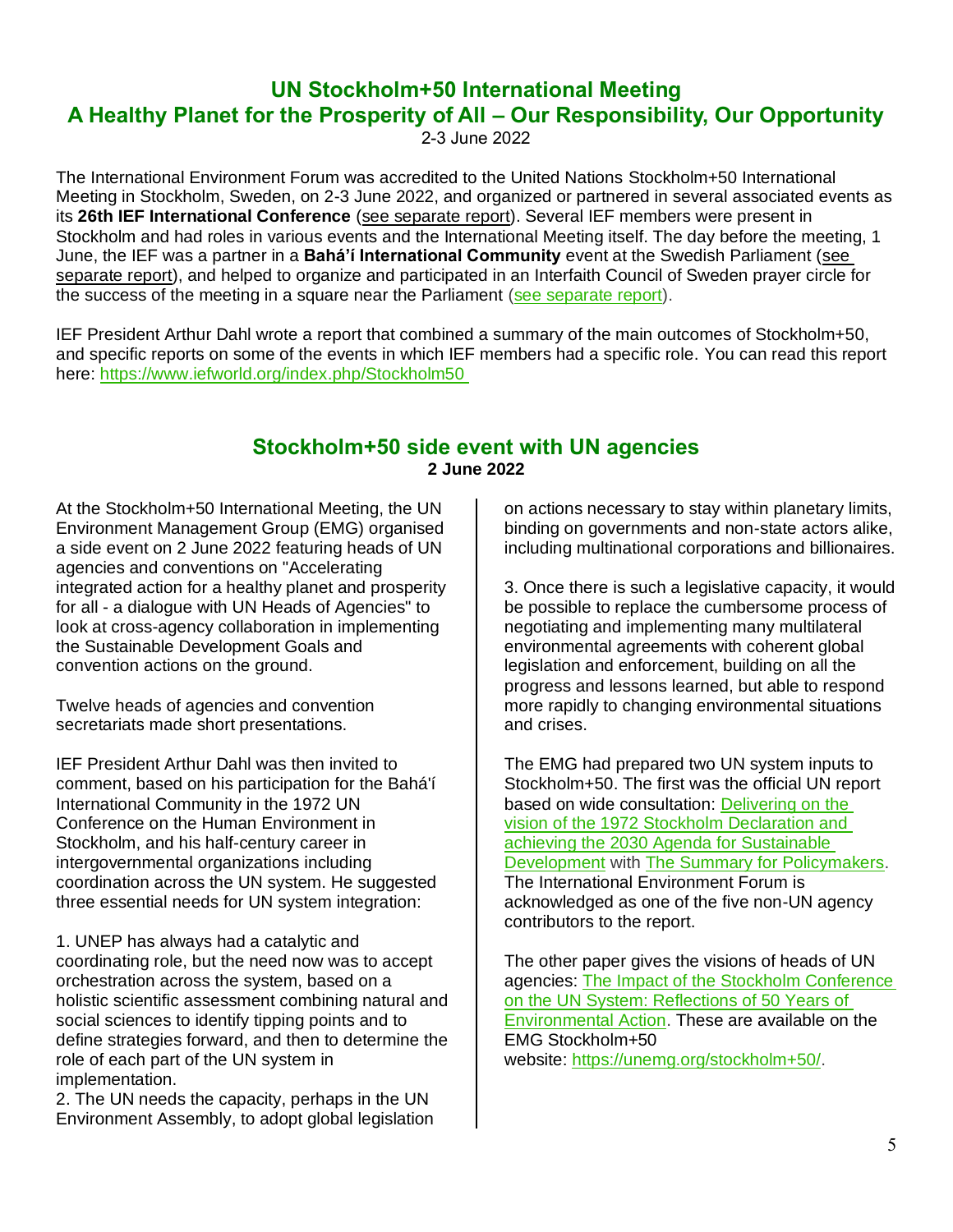## **Reflections on Stockholm+50**

**Arthur Lyon Dahl**

13 June 2022

The UN Stockholm+50 International Meeting on 2-3 June was a remarkable exercise in alternative diplomacy. Since the UN General Assembly decided that it should not have an outcome negotiated and agreed by consensus, and it was open not only to high-level State representatives making two minute contributions in plenary, but also Leadership Dialogues with extensive advance multistakeholder preparation, an Action Lab and other formats, supported by some forty side events at the meeting location in Stockholm and many associated events around the world listed and linked in the official calendar, it represented a massive and creative brainstorming around the triple environmental crisis of climate change, biodiversity and pollution, and the challenges of setting a new course with concrete actions towards sustainability despite the pandemic, war and emerging famine.

For someone like me, who participated already in the 1972 UN Conference on the Human Environment in Stockholm, and who has devoted a half-century to building regional and global environmental governance, Stockholm+50 showed that such efforts are not lost, even if still insufficient. Our International Environment [Forum](https://www.iefworld.org/Stockholm50) did what it could through associated events to support the common effort.

Through careful planning and a widespread spirit of good will, the meeting produced both a compilation of many [outcome documents and reports,](https://www.stockholm50.global/resources/stockholm50-agenda-action-renewal-and-trust-outputs-and-outcomes) and a concise [ten-point summary of major ways forward.](https://wedocs.unep.org/bitstream/handle/20.500.11822/40110/Key%20Messages%20and%20Recommendations%20-%20Formatted.pdf) This will provide useful input to the more formal convention negotiations in the months ahead and the Summit of the Future in 2023. It showed what could be accomplished when everyone works together in a positive spirit, and beyond the talking, it shared many examples of action already happening on the ground, and hopefully built a determination to work actively for the fundamental and rapid transformation in all aspect of society, including the economy, necessary to avoid the tipping points toward existential risks already emerging with increasing catastrophes around the world.

At the same time, unfortunately, the forces of disintegration driven by greed, selfishness, pride, lust and violence continue unabated. Between despots, autocrats, multinational corporations driven only by profit, and billionaires, all above the law (where it exists at all), the control of the destiny of humanity is still largely in their hands, and events like Stockholm+50 are irrelevant. This increasing fracture between extremes, playing out in many countries, demonstrates the fundamental governance failures that occur when the human system has globalized but our management of that complex human and natural planetary system has not kept up. We face the urgent choice either to create better governance through an act of consultative will, the premises of which were evident in Stockholm+50, or to suffer increasing crises until the survivors are forced to act, as we saw, for example, in the catastrophes that led to the United Nations.

A central aim of government is, or should be, to provide for the common good beyond what individuals can do for themselves, and to protect the generality of the population from evil-doers and criminals. Security is fundamental to governance, and today human security can only be obtained through global governance, as recent events have demonstrated only too well. Stockholm+50 provides the first important push since the 2030 Agenda and the Paris Agreement on climate change to reverse our negative direction of travel. Everyone of good will should unite in their efforts to transition rapidly to a better world, withdrawing all support from the materialistic economy, consumer culture and war machines that are leading us to destruction. It will often be necessary to start at the community level, and to empower the youth to lay the foundations for a renewed global society with room for all the wonderful human and natural diversity with which our shared planet is endowed. This will be the real path to human security and sustainability for all.

# **Building effective multilateralism for the environment**

**IEF board members Sylvia Karlsson-Vinhuyzen and Arthur Dahl were invited by the Climate Governance Commission to prepare a policy brief on** Building effective multilateralism for the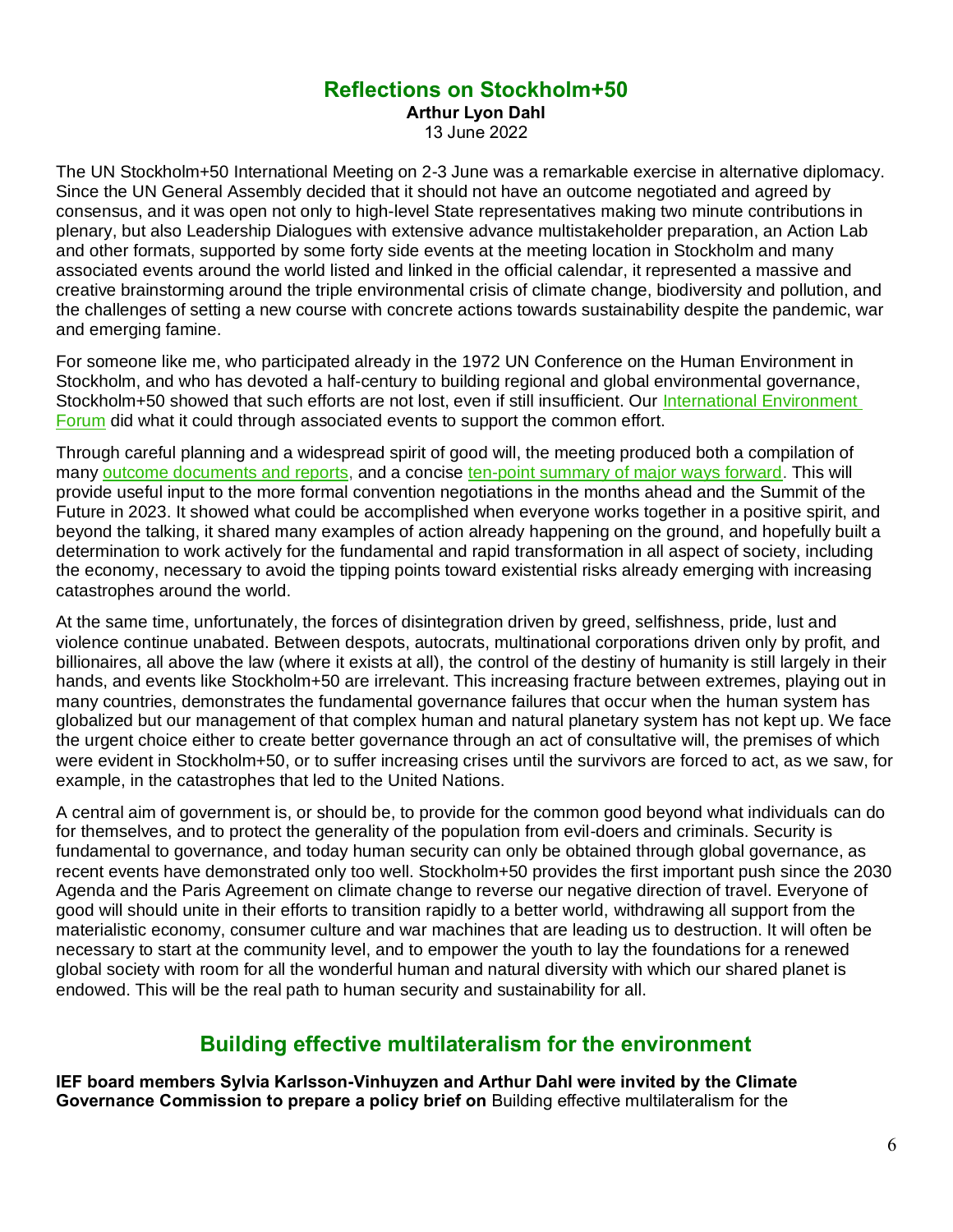### environment **for the UN Secretary-General's High Level Advisory Board on Effective Multilateralism.**

The policy brief is available on the [IEF website](https://www.iefworld.org/multilateralism) and can be downloaded as a [PDF Document.](https://www.iefworld.org/fl/Policybrief_KarlssonVinkhuyzen_Dahl.pdf)

The policy brief is based on their earlier report for the Climate Governance Commission Towards a Global [Environment Agency: Effective Governance for Shared Ecological Risks.](https://globalchallenges.org/wp-content/uploads/2021/11/FINAL-–-Towards-a-Global-Environment-Agency-2021-11-03.pdf)

## **Stockholm+50 Interfaith Statement**

### **Faith Values and Reach - Contribution to Environmental Policy**

Prepared by UNEP Faith for Earth, Endorsed by the International Environment Forum

*"A point has been reached in history when we must shape our actions throughout the world with a more prudent care for their environmental consequences. Through ignorance or indifference we can do massive and irreversible harm to the earthly environment on which our life and well-being depend. Conversely, through fuller knowledge and wiser action, we can achieve for ourselves and our posterity a better life in an environment more in keeping with human needs and hopes."*

*(excerpt from Preambular Paragraph 6 of the 1972 Stockholm Declaration)*

### **Preamble**

We, the representatives of various faith-based organizations, Indigenous cultures and wisdoms from around the world participating in the Stockholm+50, committed to caring for ecological justice and for protecting our one Earth, hereby make the following statement to the governments, UN entities, civil society, and all stakeholders of the "Stockholm+50" processes.

### **Introduction**

The world is facing a triple 'pandemic' of climate change, biodiversity loss and pollution. Those hardest hit are those who have caused the least damage. We have less than three years for our carbon emissions to start dropping from the peak, and yet emissions continue to rise. We have already exceeded several thresholds critical to a stable and functioning planetary system, and we are currently on a pathway to overshooting dangerous tipping points, with irreversible consequences for all life.

Rainforests - the 'lungs of earth' – are ironically becoming a carbon emitter. Melting permafrost is already releasing enormous quantities of methane. Devastating heat waves, floods, and droughts impact many parts of the world. Climate-related disease outbreak and pest infestations are decimating communities' resilience. Across the globe, conflict and war are fuelling increased competition for fossil fuel extraction and exploration.

The root causes of the triple planetary crises are deeply fueled by structural greed and apathy that underpin our current economic systems. Amassing of obscene wealth by corporations and select individuals is directly related to global environmental problems and solutions, which is morally and ethically unacceptable.

Without addressing these underlying causes, we are on a collision course to disaster.

### **Recognition**

Inspired by the values and principles of our various belief systems including faith, values and ethics, we recognise that:

1. Fossil fuel-based, extractive economies are accelerating climate change and loss of biodiversity;

2. Poor and marginalized people, especially women, children, older persons, Indigenous people and those with disabilities are most impacted by climate change;

3. We have abused nature and Indigenous peoples and have been complicit with colonial extractive practices. We need to change our relationship and learn to co-exist in a harmonious and symbiotic manner with earth and its ecosystems. The environment and the human family are interdependent;

4. We humans have failed in our responsibility as 'earth keepers' to protect the planet;

5. We must challenge the values, such as individualism and greed shaping our patterns of consumption and production;

6. We must rediscover the moral and spiritual roots of human beings, and rights and dignity of all beings;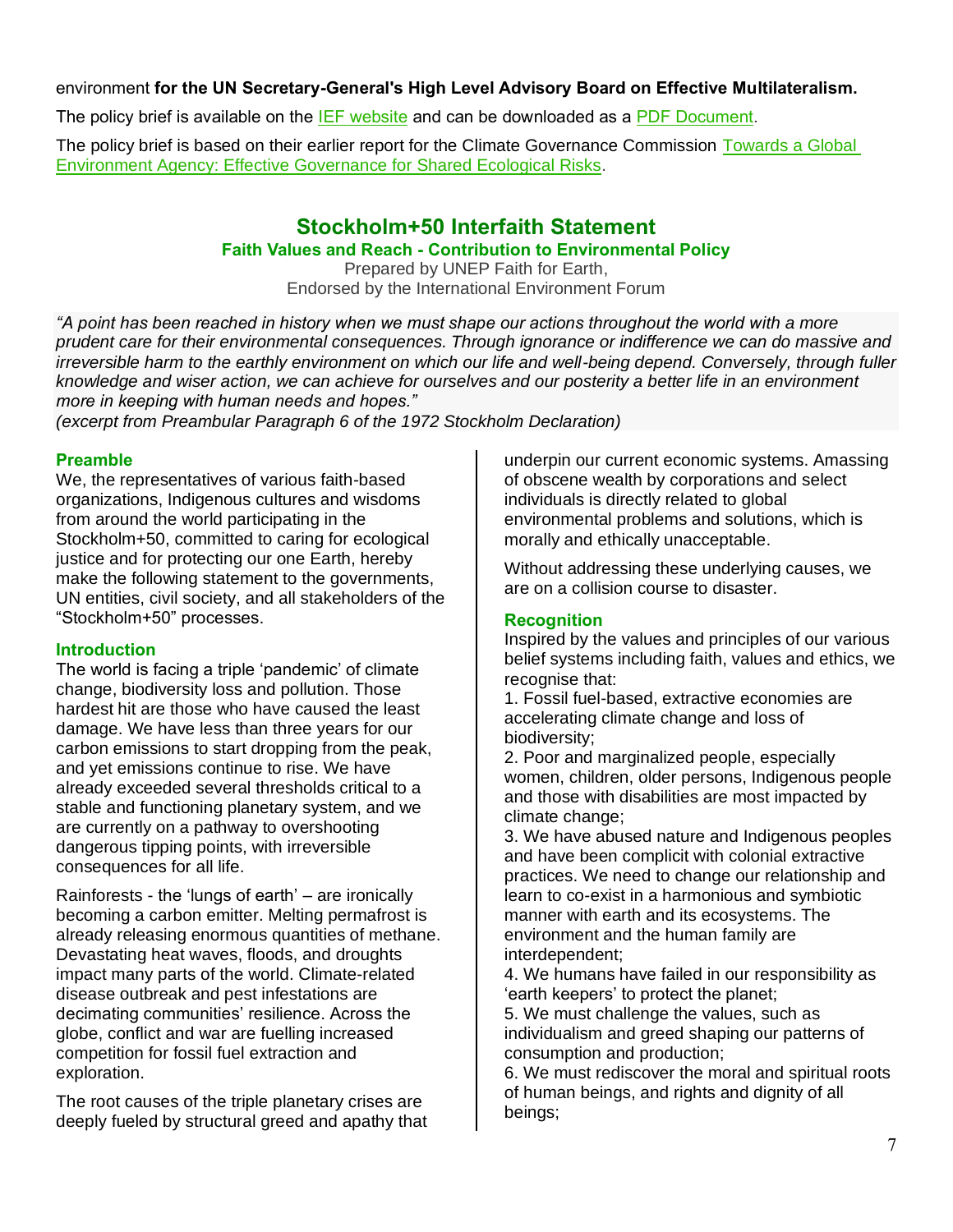7. We must strive to move from human superiority to human humility, from ego-centric to eco-centric and from being separate to nature, to interconnectedness;

8. We must urgently move from unbridled industrial growth to sustainable well-being.

## **Affirmation**

We affirm that:

1. Faith and Indigenous leaders and actors have the potential to play an essential role in shaping global environmental governance and policy making. The traditions that we represent have unique capacities to convince, convene and contribute meaningful, moral, economic, spiritual and social substance to public deliberations; 2. More than 84% of people believe in a religion or a spiritual belief and religious leaders can be found in every part of the world, from the most distant desert village to the densest informal settlement. Faith-based Organizations (FBOs) bring reach and values to the environmental movement;

3. FBOs are strong institutions and are actors of local development and have demonstrated relevance to development around the world, for instance in health and education;

4. The 1972 Stockholm Declaration recognized and referred to the necessity of spiritual growth of humans towards living in harmony with nature; 5. Women and girls in all their diversity are unequally impacted by climate change, but should have equal opportunities, meaningful participation, leadership and influence in climate solutions and access to climate finance;

6. All persons irrespective of their abilities, physical or otherwise, are recognised as equal, and have a vital role to play to respond to climate challenges, and contribute to a better tomorrow.

### **Call to action:**

We therefore call governments, UN entities, civil society, as well as our own constituencies to act on the following demands/action points:

1. Recognize the role of faith, ethics, spiritual and cultural values in environmental governance through adopting a resolution to that effect by the United Nations Environment Assembly and provide the required platform and programme for engaging faith actors in policy dialogue;

2. Implement the human right to a clean, healthy and sustainable environment as a key step towards achieving sustainable development, poverty

eradication, inclusivity and gender equality, while respecting rights of nature;

3. Adopt a new development paradigm that integrates moral, spiritual and indigenous shared values;

4. Move from a neoliberal and "anthropocentric" worldview to an interconnected worldview;

5. Support a just transition from fossil-based extractive economy towards life-affirming "economy of life" and sustainable living, as promoted by the faith communities;

6. Adopt and implement an Ecocide la[w\\*](https://www.iefworld.org/index.php/interfaithS50#*) and promote the Faith for Ecocide Law initiative by FBOs;

7. Ensure the human right to nutritious food and safe water and sanitation, including clean air for all in a healthy environment;

8. Implement the human right to a clean, healthy and sustainable environment as a key step towards achieving sustainable development, poverty eradication, inclusivity and gender equality; 9. Amplify the voice of women and girls in all their diversity as important stakeholders of climate solutions and climate finance;

10. Raise awareness of concerns around carbon offset/nature-based solutions that can lead to abuse of land and rural people.

### **We commit ourselves to:**

11. Act and practice what we preach, and to become protectors of this earth, to strive to live in harmony and sustainability, through our daily actions, how we invest, how we manage assets, and how we engage with our faith communities; 12. Divest from fossil fuels and call for an immediate halt to new fossil fuel explorations and to promote a responsible climate finance as a moral imperative in protecting the most vulnerable from impacts of climate change;

13. Promote "refuse, reduce, reuse and recycle" in all public events, leading by example to reduce pollution, especially plastic waste;

14. Amplify the prophetic voices of young people, older persons, women and Indigenous people; 15. As faith leaders, representatives of faith-based organizations and faith communities, to lead by example to reduce our carbon and water footprints for a healthy planet;

16. Strengthen the interconnectedness of relevant UN mandates such as the two new Human Rights Council Resolutions on climate change and human rights.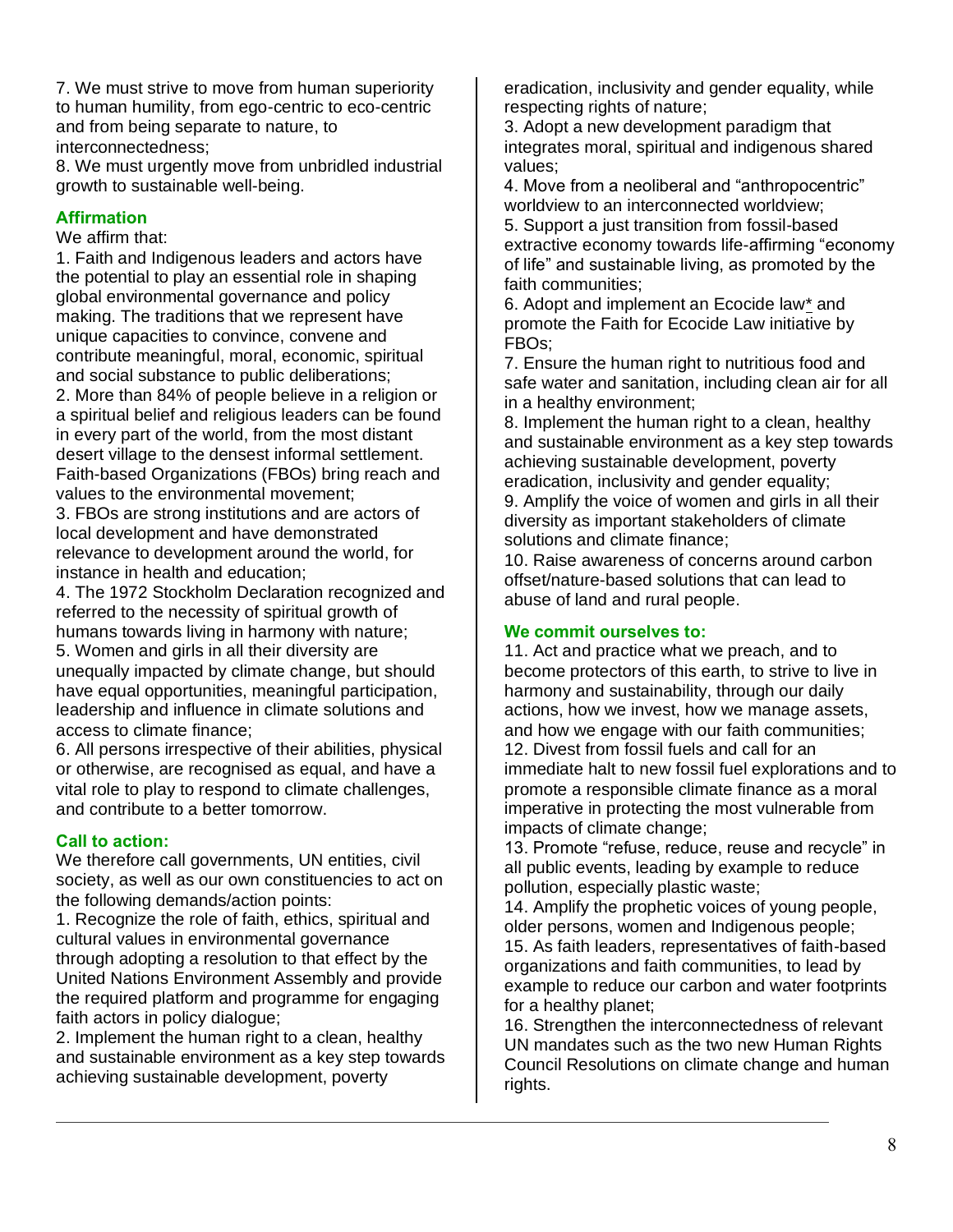\*(as it was first mentioned at the Stockholm Conference in 1972 by the Swedish Prime Minister Olof Palme)

# **The Other Energy Crisis**

Arthur Dahl's blog

Energy powers all systems from machines and cities to the planetary biosphere and all of life, including our own. Recent events have underlined how dependent we are on energy supplies and how vulnerable to price rises and shortfalls. And this is on top of the fossil fuel energy crisis due to the release of fossil carbon causing climate change. Yet there is little awareness of the other energy crisis that also threatens our future. Almost all our useful energy comes from the sun, whether directly received as solar radiation or through ancient solar energy stored in fossil organic matter.

Solar energy supports and powers planetary systems in two ways: one is the thermal heating that maintains the global environment within a temperature range suitable for life, that creates convection currents that power winds and weather, and that drives the water cycle of evaporation and precipitation. Today rising greenhouse gas concentrations threaten that thermal equilibrium, causing global heating and climate change. That energy crisis is well documented, even if our response is inadequate.

The other solar energy system is photosynthetic, where plant and microbial life use solar energy to build the carbon chains of organic compounds. These energy-rich materials flow through the extensive food chains that power all life, including our own. For hundreds of millions of years, the biosphere has evolved an ever-greater capacity to support life with increasingly complex ecosystems including forests, savannas, coral reefs, ocean plankton, and many other marvels of efficient energy capture. Only in a few remote and extreme places, such as hydrothermal vents in the deep ocean, are there communities of life that do not depend on solar energy. Before there were significant human impacts on the planet, much of the land was covered in lush vegetation, forests and prairies, supporting in turn abundant animal life. Many indigenous peoples learned to live in respectful balance with nature, drawing what they needed while preserving the richness that nature provided. The sea was similarly full of of marine plants and phytoplankton at the base of rich food chains all the way up to abundant whales.

Today, our economic drive for endless growth by exploiting natural resources for profit without regard for the future is rapidly degrading the biosphere, its rich biodiversity, and the ecosystem services it provides, including all the energy to support life. The rapid destruction of tropical rainforests, the demise of coral reefs around the world, soil degradation and erosion, and the conversion of much of the land surface to human uses, with many other impacts, are destroying the photosynthetic capacity of the planet. I have not seen anyone calculate how close we may be to tipping points where the energy captured by plant life on the planet may no longer be sufficient to support the needs of all living things, including human society. We worry about food shortages and rising prices leading to famine, without looking beyond that to the biological capacity of the planet to feed us all, animals, microbes and humans alike. We need urgently to measure the rapid decline in ecosystem services like photosynthesis, and the speed with which we may be approaching an energy catastrophe even more fundamental than that precipitated by global heating and climate change.

Consider the difference in total productivity and standing stock of organic matter between a lush tropical rainforest and a field of soybeans plowed and left bare much of the year, producing feed for livestock with only a tiny fraction of the energy captured by a single crop arriving on your plate. Yet we only value the steak and not all that has been lost in the process of producing it.

Biodiversity conservation and restoration are certainly critical to preserve the fantastic diversity and efficiency with which evolution has endowed the planet, and the wonders of nature with all its beauties and benefits. Losing parts of these complex systems will trigger many other failures and cascading impacts. However, beyond this it is essential to maintain our continuing access to enough food energy and other organic matter to support our still-growing human population. This can only be done by protecting what still exists of the natural